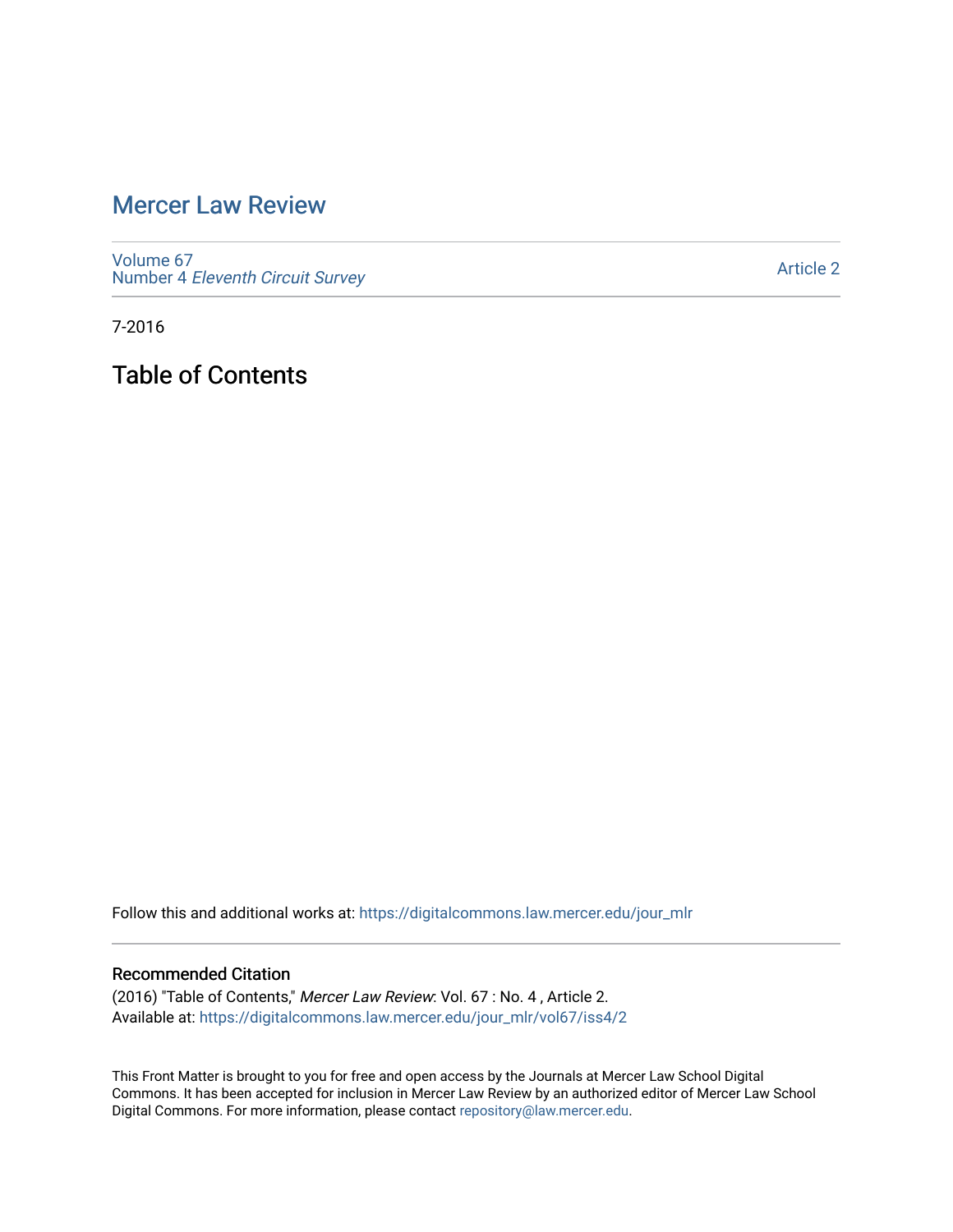## **TABLE OF CONTENTS**

### **ELEVENTH CIRCUIT SURVEY**

# **January 1, 2015 - December 31, 2015**

### **Articles**

| Admiralty  John P. Kavanagh, Jr.                                                                 | 789 |
|--------------------------------------------------------------------------------------------------|-----|
| Bankruptcy  Hon. John T. Laney, III<br>Nicholas J. Garcia                                        | 819 |
| Class Actions $\ldots \ldots \ldots \ldots \ldots \ldots$ Thomas M. Byrne<br>Stacey McGavin Mohr | 841 |
| Electronic Discovery  K. Alex Khoury                                                             | 859 |
| Employment Discrimination  Peter Reed Corbin<br>John E. Duvall                                   | 875 |
| Environmental Law  Travis M. Trimble                                                             | 895 |
| Evidence  W. Randall Bassett<br>Val Leppert<br>Stephen A. McCullers                              | 907 |
| Federal Taxation<br>Robert Beard<br>Gregory S. Lucas                                             | 929 |
| Immigration  Charles H. Kuck<br>Keith N. Jensen                                                  | 947 |
| Labor and Employment Law  W. Jonathan Martin II<br>F. Damon Kitchen<br>Gary R. Wheeler           | 955 |
| Trial Practice and Procedure  John O'Shea Sullivan<br>Ashby K. Fox<br>Tala Amirfazli             | 975 |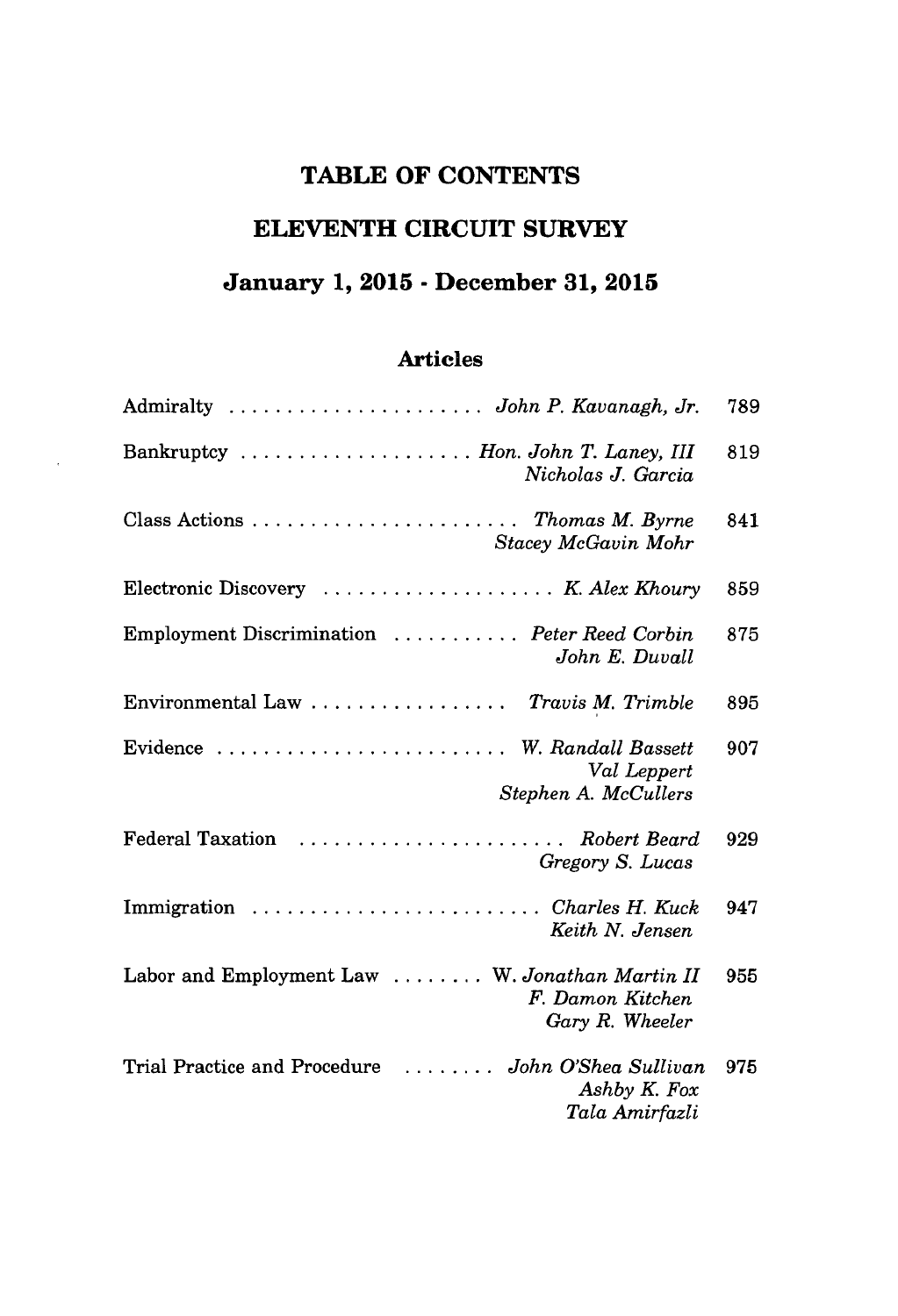#### **Comment**

An Onerous Burden: The Impact of *Nassar* upon *McDonnell Douglas* in the Eleventh Circuit **. ...** *Alec Chappell 997*

### **Casenote**

| (No So) Desperate Times Call for (Not So) |  |
|-------------------------------------------|--|
| Desperate Measures: The First Use of      |  |
| Remand without Vacatur in the Eleventh    |  |
|                                           |  |
|                                           |  |
|                                           |  |
|                                           |  |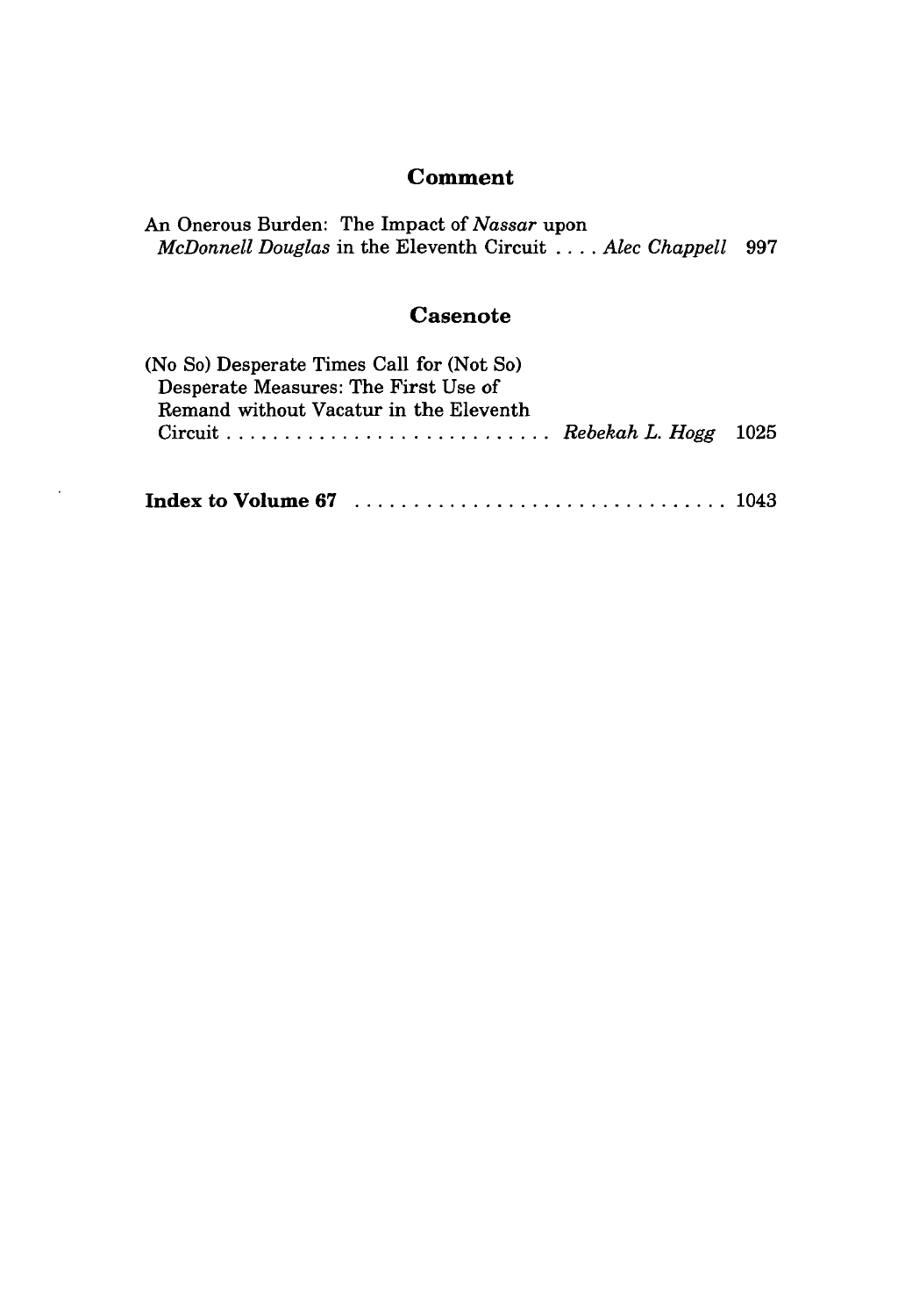# **Editor's Note**

The *Mercer Law Review* is proud to announce this 67th Volume of the *Eleventh Circuit Survey* contains the scholarship of authors from each of the three states in the Eleventh Circuit. The Law Review first boasted the contributions of practitioners, jurists, and scholars from each state in the Eleventh Circuit in **1985.** The editor of that historic volume was my father, Thomas P. Bishop, Eleventh Circuit Survey Editor 1984- **1985.** For his wisdom and guidance, this volume is dedicated to him.

> TYLER P. BISHoP ELEVENTH CIRCUIT SURVEY EDITOR **2015-2016**